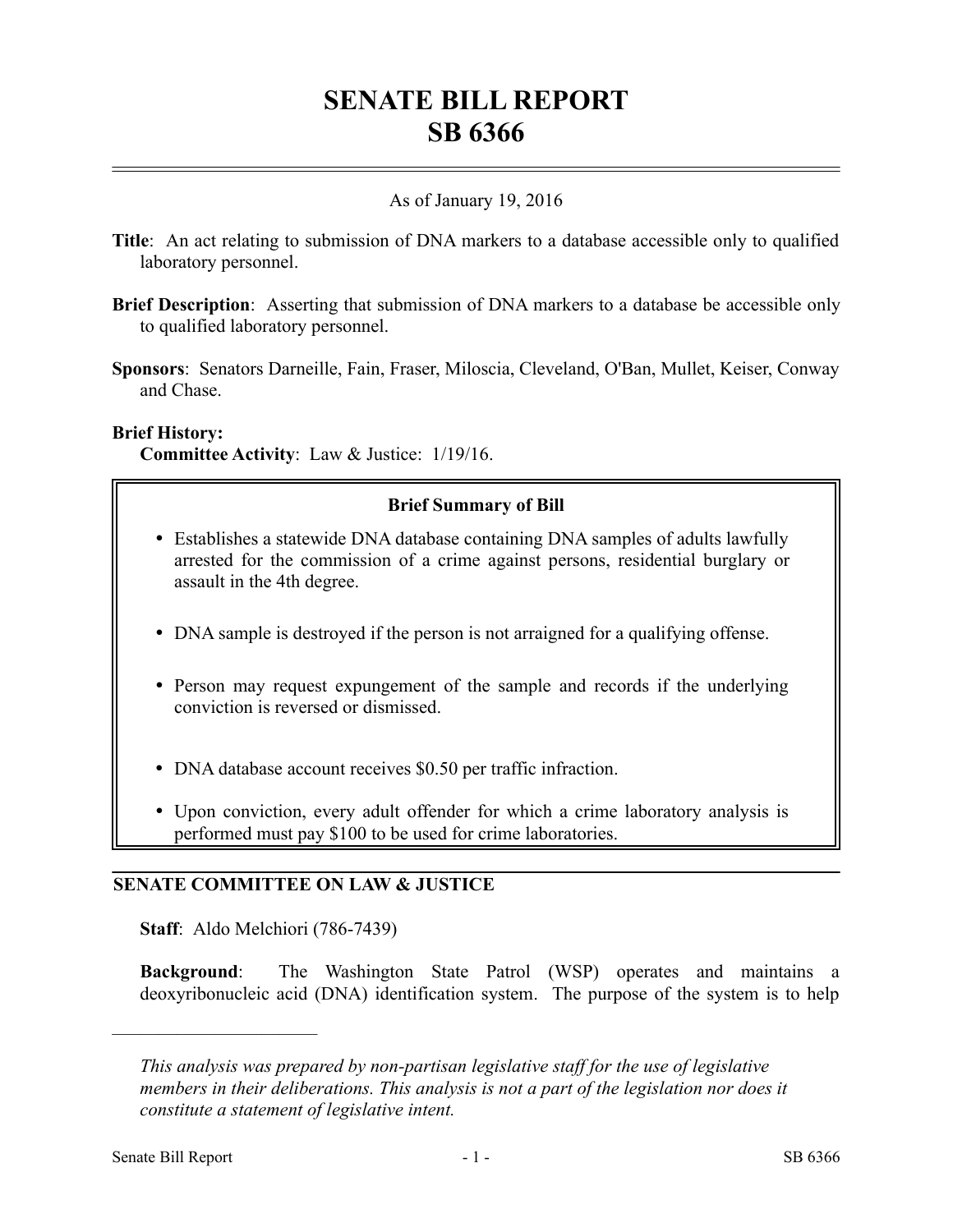with criminal investigations and to identify human remains or missing persons. County and city jails, the Department of Corrections, and the Department of Social and Health Services are responsible for collecting biological samples for DNA analysis from offenders incarcerated in their respective facilities. Local police and sheriffs' departments are responsible for collecting biological samples for DNA analysis from offenders who do not serve any term of incarceration.

Offenders from whom a Biological Sample must be Collected. Biological samples are collected from persons convicted of any felony or the following gross misdemeanors: (1) assault in the 4th degree with sexual motivation; (2) communication with a minor for immoral purposes; (3) custodial sexual misconduct in the 2nd degree; (4) failure to register; (5) harassment; (6) patronizing a prostitute; (7) sexual misconduct with a minor in the 2nd degree; (8) stalking; and (9) violation of a sexual assault protection order. Additionally, a sample must be collected from any person required to register as a sex offender.

Testing Biological Samples. The Forensic Laboratory Services Bureau (forensic laboratory) of WSP tests the biological samples for inclusion in the DNA database. The director must give priority to testing samples from persons convicted of sex and violent offenses.

Funding. The sentencing court must charge every offender convicted of an offense included in the database a fee of \$100 for collection of a DNA sample unless it would result in an undue hardship on the offender. 80 percent of the fee is deposited in the DNA Database Account, expenditures from which may only be used for the creation, operation, and maintenance of the DNA database, and 20 percent is remitted to the agency responsible for collecting the sample.

Crimes Against Persons. Crimes against persons include: Aggravated Murder; 1st and 2nd Degree Murder; 1st and 2nd Degree Manslaughter; 1st and 2nd Degree Kidnapping; 1st, 2nd, and 3rd Degree Assault; 1st, 2nd, and 3rd Degree Assault of a Child; 1st, 2nd, and 3rd Degree Rape; 1st, 2nd, and 3rd Degree Rape of a Child; 1st and 2nd Degree Robbery; 1st Degree Arson; 1st Degree Burglary; 1st and 2nd Degree Identity Theft; 1st and 2nd Degree Extortion; Indecent Liberties; Incest; Vehicular Homicide; Vehicular Assault; Felony Driving a Motor Vehicle While Under the Influence of Intoxicating Liquor or Any Drug; Felony Physical Control of a Motor Vehicle While Under the Influence of Intoxicating Liquor or Any Drug; 1st, 2nd, and 3rd Degree Child Molestation; 1st Degree Promoting Prostitution; Intimidating a Juror; Communication with a Minor; Intimidating a Witness; Intimidating a Public Servant; Bomb Threat, if against a person; Unlawful Imprisonment; Promoting a Suicide Attempt; Riot , if against person; Stalking; Custodial Assault; Domestic Violence Court Order Violations; and Counterfeiting.

**Summary of Bill**: Applicable Offenses. DNA samples must be collected from all adults lawfully arrested for any crime against persons, assault in the 4th degree, or residential burglary.

Procedure. From January 1, 2017, to June 30, 2017, it is the right, but not the duty, of the sheriff, director of public safety, or chief of police to collect the DNA samples and forward them to the forensic laboratory. After June 30, 2017, it is their duty to do so. The DNA samples are collected at the time of booking, transfer to the facility, or - if no sample has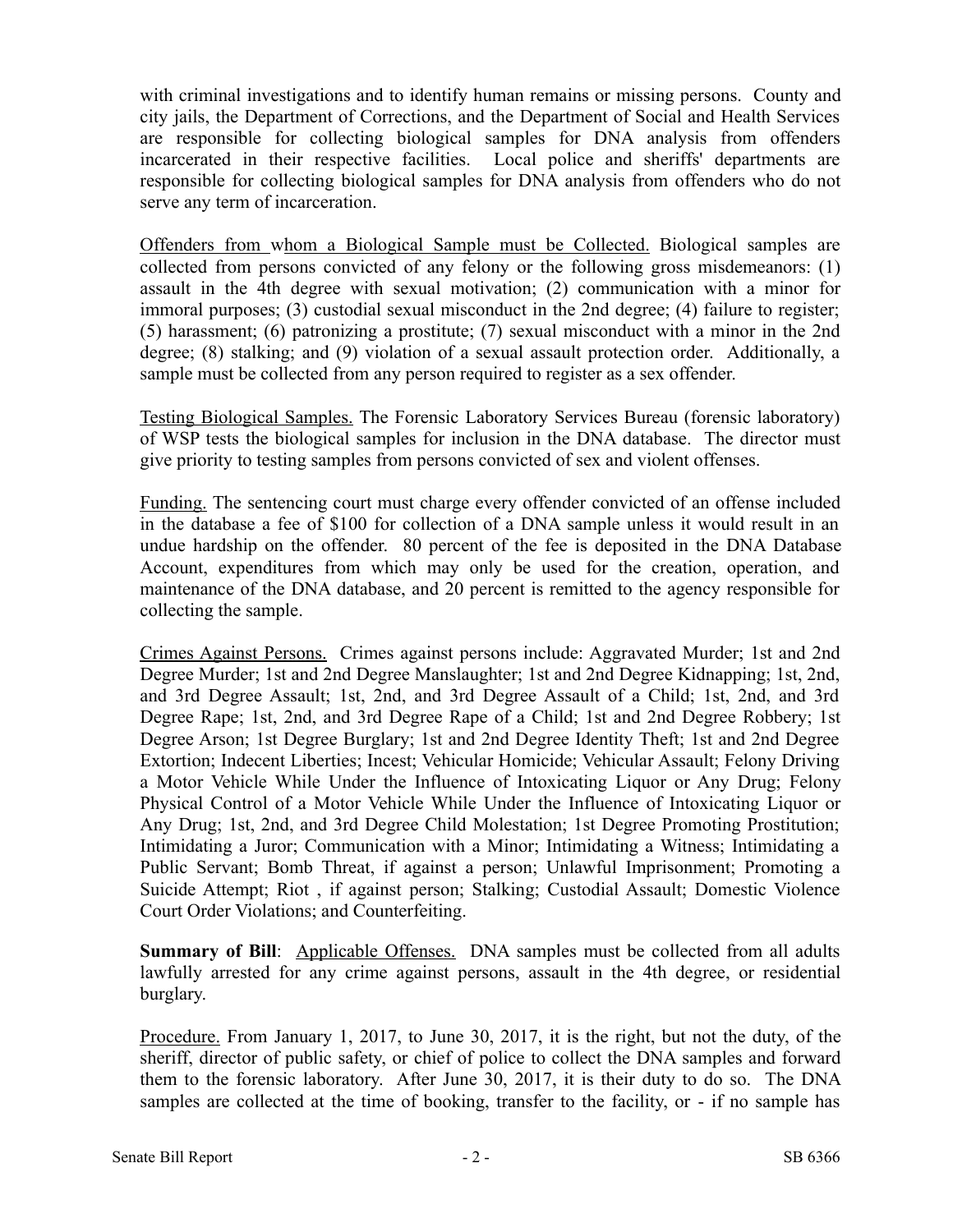been taken at the time of the first court appearance - before a person is released from custody. The forensic laboratory of WSP provides the kits for the biological sample collection. If the forensic laboratory already has a DNA sample from the individual, a subsequent sample is not required to be submitted.

All samples are retained at the city or county jail until the person is arraigned for a qualifying offense. If the person is not arraigned for a qualifying offense, the samples are immediately destroyed and notice is provided to the person and their counsel. Otherwise, the sample is then sent to the forensic laboratory in a sealed envelope where it is analyzed unless a complete DNA profile for that person has previously been entered in the DNA database.

The person's DNA record must be expunged by the city or county jail automaically if the person is not charged, is found not guilty, or has been acquitted. If the city or county jail negligently or willfully fails to destroy the sample when required, the arrested individual may seek actual damages from the city or county, as well as attorney's fees and costs.

Expungement. At the time the biological sample is taken, the person must be provided with notice of the right to expungement of their sample and record, the procedure for doing so, and their right to bring suit for damages, attorney's fees, and costs if the sample is not destroyed when required. A person may request expungement of their sample and DNA records if the person is not charged with a qualifying offense within one year, is found not guilty or acquitted, or has that conviction reversed and the case dismissed.

To request expungement, the person must submit to the forensic laboratory: (1) a written request for expungement; and (2) a certified copy of a final court order reversing the conviction that required the collection of the sample. When the complete request for expungement is received by the forensic laboratory, the forensic laboratory must expunge the person's DNA sample and DNA records unless the person has a prior conviction or pending charge for which collection is authorized.

Fees. The current fee of \$10 per infraction imposed on a person found to have committed a traffic infraction, and forwarded to the Washington Auto Theft Prevention Authority Account, is reduced to \$9.50. A new fee of \$0.50 is imposed on every person found to have committed a traffic infraction, with revenues deposited in the state DNA Database Account.

The \$100 crime laboratory fee - imposed on a convicted person when a crime laboratory analysis was performed - may not be suspended or waived.

Annual Report. By January 30, 2018, and annually thereafter, the forensic laboratory must report to the Legislature and the Governor on the status of the DNA database.

**Appropriation**: None.

**Fiscal Note**: Requested on January 15, 2016.

### **Committee/Commission/Task Force Created**: No.

**Effective Date**: Ninety days after adjournment of session in which bill is passed.